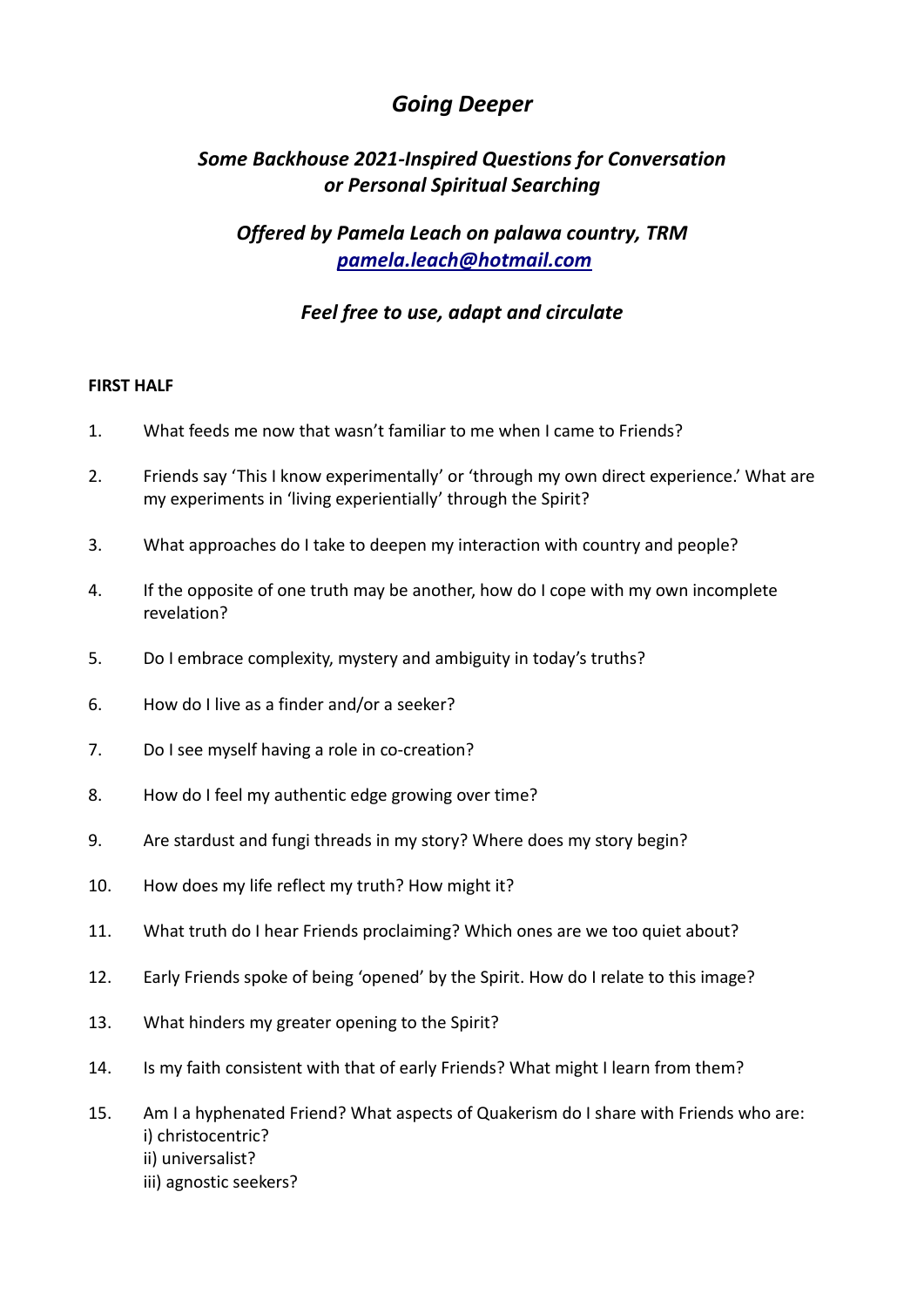- 16. Do I find Friends open to talking about difficult subjects? What subjects feel inhibited?
- 17. What areas of difference are embraced by Friends? Which are least spoken?
- 18. Where might I/we better practice creative peacemaking among Friends?
- 19. Do I/does my Meeting share openly and positively about mental and physical health, illness, and how we live with changes including ageing?
- 20. Am I able to speak what I feel and believe? Is this done lovingly among Friends? Where do I encounter fear in our midst?
- 21. Do I/we make assumptions of uniformity that suppress our exploration of difference?
- 22. What topics or areas of life might I/we better bring into the loving Light of Friends?
- 23. Am I able to sit lovingly with my/others' discomforts?
- 24. Parker Palmer talks about the 'tragic gap' between what is and what could be. What are the victims of that tragic gap in my experience?
- 25. Does being well grounded in my own truth increase my embrace of difference/change?
- 26. Do I find myself becoming a better listener over time? What contributes to this?
- 27. How does my life with Friends challenge me to step into new waters?

#### **SECOND HALF** (46:00 minutes)

- 28. What does the 'Quaker Way' mean to me? Do Friends have our own 'methodology'?
- 29. How might my meeting better practice the 'super-testimony' of love?
- 30. How do I respond to poet Emily Dickinson's advice: 'Tell the truth but tell it slant or everyone be blind'?
- 31. Does my meeting actively practice non-judgemental listening?
- 32. Am I in danger of losing courage or losing heart?
- 33. Do I cope well with endings and uncertainties? Do love and compassion ease my fears?
- 34. Do I incorporate mortality and death in my celebration of life? What is my witness around healthy death? Do I distinguish it from extinction?
- 35. Some use 'love' to replace 'truth'. How does this speak to me?